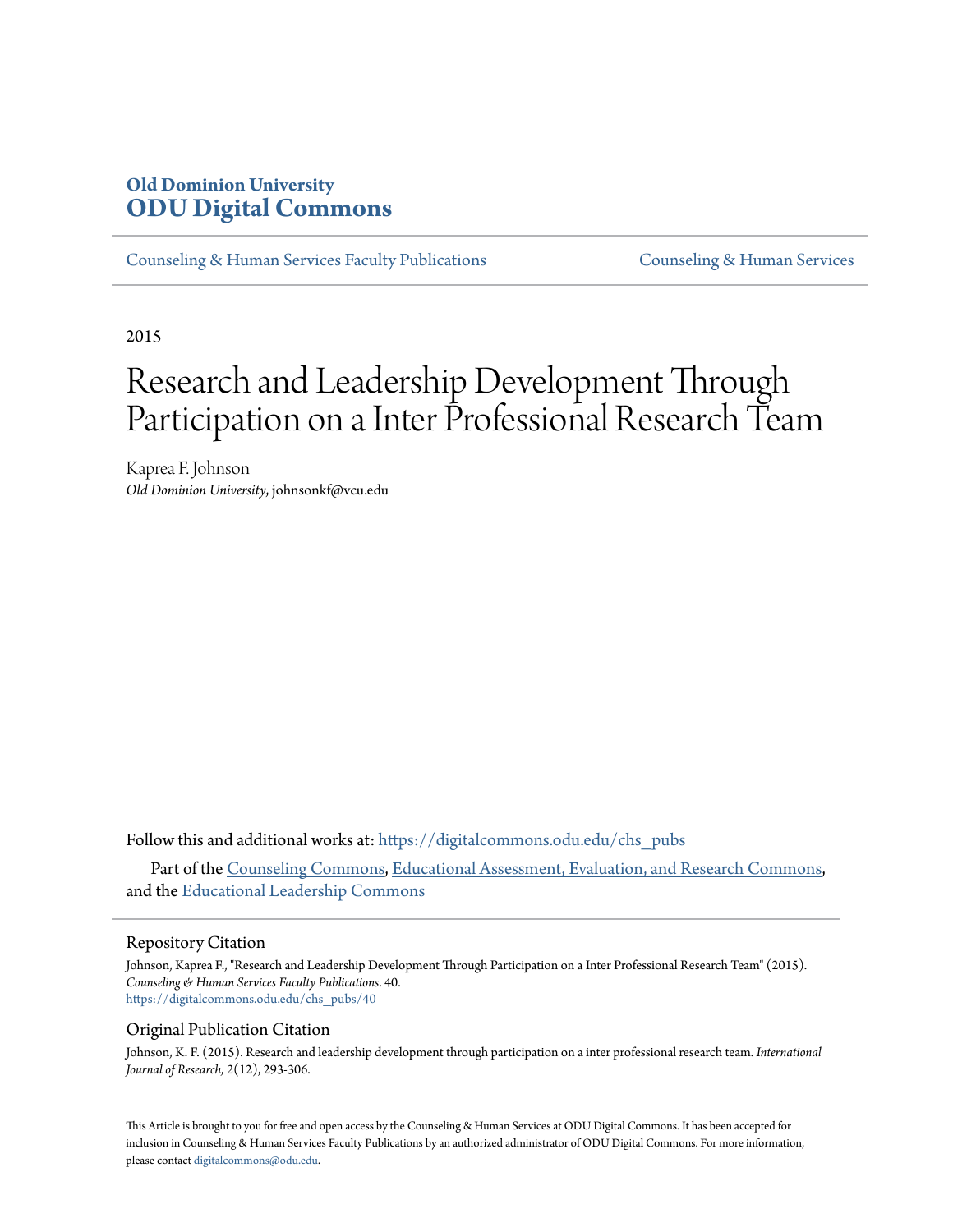

# Research and Leadership Development through Participation on a Inter professional Research Team

**Dr. Kaprea F Johnson** 

Assistant Professor of Counseling Office: Old Dominion University, 167-9 Education Building, Norfolk, VA 23529 Phone: 757-683-3221 Email: Kfjohnso@odu.edu

#### **Abstract**

*This case study details one research team and includes a conceptual tri-level leadership model for team participation and projectorganization. Participants included seven students and one assistant professor. Findings highlightteam development, recruitment, expectations, leadership gains, and implications for the profession.* 

**Keywords:** research teams; mentorship; interdisciplinary; leadership

Over the past decade, researchers have highlighted the importance of scholarly research teams and have recognized their role within graduate education;however, studies have left out the importance of leadership in the development of these teams and the experiences of team members (Hollingsworth &Fassinger, 2002). Research teams are defined as two or more researchers examining a subject matter in collaboration (Pierce, 2005). A large portion of the literature on research teams are in journals related to medicine and health sciences (Newington & Metcalfe, 2014; Salazar, Lant, & Kane, 2011; Susan, 2006). Within social sciences, anthropologists and psychologists have used research teams for over 35 years (Douglas, 1976; Gnagey, 1979; Kuper& Marks, 2011; Levitt, Kannan, &Ippolito, 2013).This literature identifies teams as essential in graduate education across disciplines (Borrego &Newswander, 2010; Duthie et al., 2010; Turner,2006); however, few scholarsare providing direction on the experiences and development of these teams, specifically for counseling students (Paradise &Dufrene, 2010) .

While there are a limited number of studies on research teams in counseling programs, several studies recognized the importance of establishing research teams for this field (Black,

2004; Lambie& Vaccaro, 2011; Paradise &Dufrene, 2010). These studies indicated research teams are important for graduate students because they assist in building relationships, strengthening research self-efficacy, and building professional identity. Research teams are naturally a group of students, therefore a group model is the best approach to team development as it accommodates more students, provides effective observation, allows for reflectiveintegration, and mentors several students at one time (Paradise &Dufrene, 2010).

Mentorship for counseling students and specifically research mentorshipstrengthens professional identity, improves self-confidence, assists in the development of professional skills, enhances scholarly productivity, and increases satisfaction with scholastic programs (Mijares, Baxley, & Bond, 2013). Mentorship also produces numerous research-related benefits including development of knowledge of the research process, establishment of professional networks, alleviation of pressure to produce solo research, increased research self-efficacy, increased levels of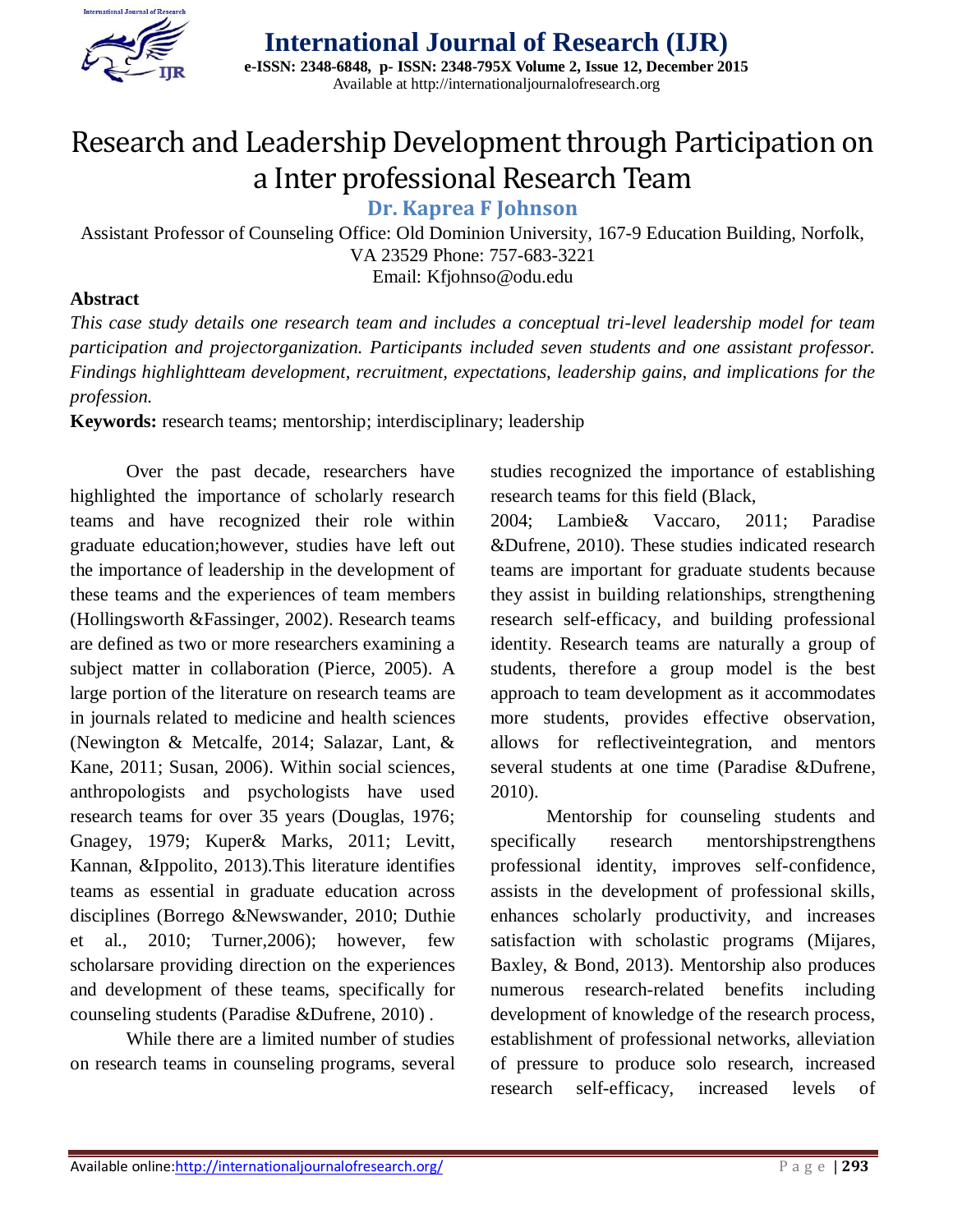

expertise, realization of the importance of discovering fresh knowledge, leadership ability, and authorship (Briggs &Pehrsson, 2008; Brown, Daly, & Leong, 2009; Lambie&Vaccario, 2011; Paradise &Dufrene, 2010). While mentorship is not present in all research teams, some literature shows a positive relationship between mentorship and team participation (Hollingsworth &Fassinger, 2002). Mentorship is also beneficial to mentors including personal and career satisfaction, research collaboration, and improved productivity (Briggs &Pehrsson, 2008; Brown et. al., 2009; Kram, 1985). In addition to all of the benefits listed above, research teams also aid in the development of leadership abilities (Lambie& Vaccaro, 2011).

### **Interdependent Leadership Theory**

Building leaders who are good consumers of research and who can later be leaders in clinical settings is advantageous to the profession. One approach to develop leaders is interdependent leadership through experiential learning environments (Bowers et al., 2013). Interdependent leadership is an emergent approach that redefines the way in which leaders and team members interact (Palus, McGuire, & Ernst, 2012). Traditional leadership models demonstrateleaders in a top-down hierarchical process of distributing beliefs and influence, often commandeering the decision-making process for the better good of the group (Palus et al., 2012). Interdependent leadership, unlike traditional models, assume that all members of the team can make equally relevant contributions. Chen, Kirkmam, Kanfer, Allen, and Rosen (2007) even suggested that interdependence on multilevel teams is critical to empowerment of the team and people involved. They found that members on an interdependent team interact more closely and thus are more likely to share

perceptions of team empowerment and have highly effective performances (Chen et al., 2007).

Interdependence theory implies that teams are able to out produce individuals working independently (DeOrtentiis, Summers, Ammeter, Douglas, & Ferris, 2013). Positive interdependence is a social interaction in which an individual can achieve their goals if and only if others involved also achieve their goals (De Ortentiis et al., 2013). Positive interdependence elicits positive interactions where team members are supportive and willing to work together to reach shared goals thus increasing overall team effectiveness (De Ortentiis et al., 2013). In an effort to determine efficacy of shared leadership, Wang, Waldman, and Zhang (2014) conducted a meta-analysis of existing literature and investigated factors which impact team effectiveness. Results indicated a moderately strong, positive relationship between shared leadership and team effectiveness (overall *p* = .34,  $k = 42$ ). The use of this approach with counseling research teams is an apparent gap in the literature and led to this study's primary research question, what are the experiences of students on a research team built using the qualities of interdependent leadership?

# **Tri-Level Leadership Model(TL<sup>2</sup>M)**

The Tri-Level Leadership Model has its theoretical backing in interdependence theory and motivational theory. The model focuses on empowering constituents to feel safe enough to take on challenges and ask questions, and empowered enough to move from novice researcher (i.e. completing clerical task, literature reviews, etc.) to feeling comfortable to complete more upper level research and leadership related task ( e.g. writing a manuscript, leading a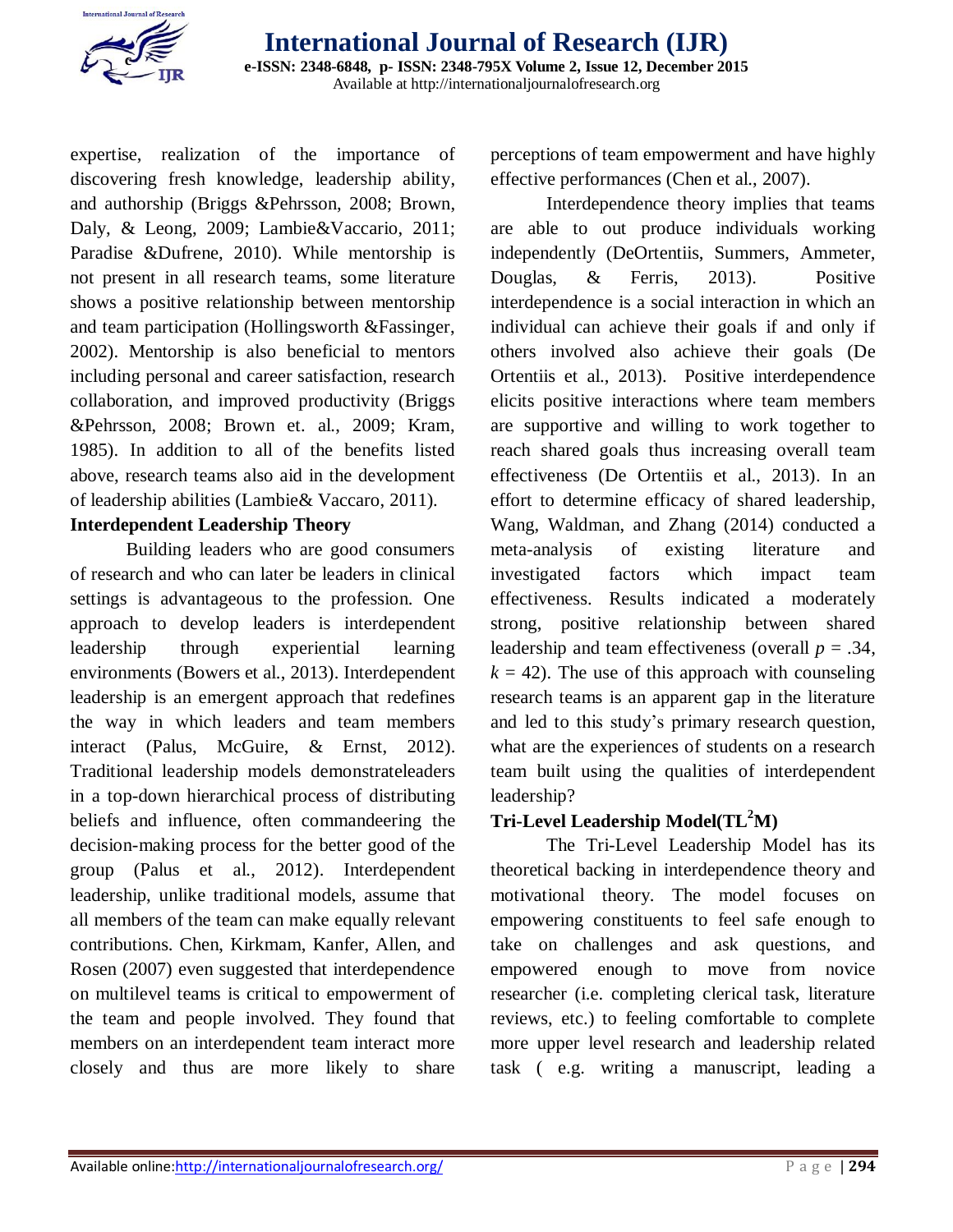

conference presentation, collecting and analyzing data).

# **Method**

This study used a qualitative single-case study approach to describe the development of ainterprofessional research team (IPRT)and understand the experiences of the members (Stake, 2000; Yin, 2003). A case study approach was chosen to provide a real-life view of the development of one research team and preliminary experiences of its members. This case study was explanatory in nature, as the IPRT developed organically and existed for one full semester prior to the study (Fall 2012). Data collection began mid-way through the second semester of the team's existence and analysis concluded midsummer (i.e., from spring term 2013 to summer term 2013). Institutional review board approval was granted for this study to be conducted.

The primary research question is:What are the experiences of students on a research team built using the qualities of interdependent leadership? Sub questions were (a) How was the team developed? (2) What experiences did students have on the team(b) What was the perception of productivity on the team; (c) What were students experiences with leadership?

Studies on research teams have frequently focused only on the experiences of team members or the benefits of developing teams rather than providing practical knowledge on the construction of a research team (Galassi, Stoltz, Brooks, &Trexler, 1987; Hulse-Killacky& Robinson, 2005), which is a goal of this study. The unit of analysis for this study wasainterprofessional education research team, specifically the structure and the experiences of team members.

### **Setting and Researchers**

The setting for this case study was a research one university in the southern region of the

United States, with a CACREP approved counseling program. The research team was housed in a counselor education and human services department comprised of an undergraduate human services program and masters and doctoral counseling programs. Two researchers, whom both completed an advanced qualitative research course, conducted data collection and analysis. Demographics for the two researchers include: (a) male doctoral student, aged 35-40, from the northeast region of the United States and (b) female doctoral student aged 30-35, from Taiwan.

## **Participants and Demographics**

At the time of the study, there were 15 people on the IPRT, not including the faculty team leader. The team leader agreed to be interviewed and provided her conceptual model of the team.Participation of team members weresolicited at the final team meeting of the spring 2013 semester and via email afterwards. Eight team members did not respond to requests for participation, including several undergraduate team members; however, they did not state reasons for non-participation. Participation in the study was voluntary and volunteers were asked to complete a demographic sheet and an informed consent. Team members who did participate were graduate level counseling students (*N*=7) with an age range between 25 and 38 and a mean age of 31. Selfreport indicated (*n*=6) who identified as female and  $(n=1)$  as male;  $(n=3)$  who identified as White American, (*n*=1) (each) who identified as Asian, Taiwanese/Chinese, African American, and Caribbean American; (*n*=4) pursuing a PhD, (*n*=2) pursuing a master, and (*n*=1) pursuing an Ed.S.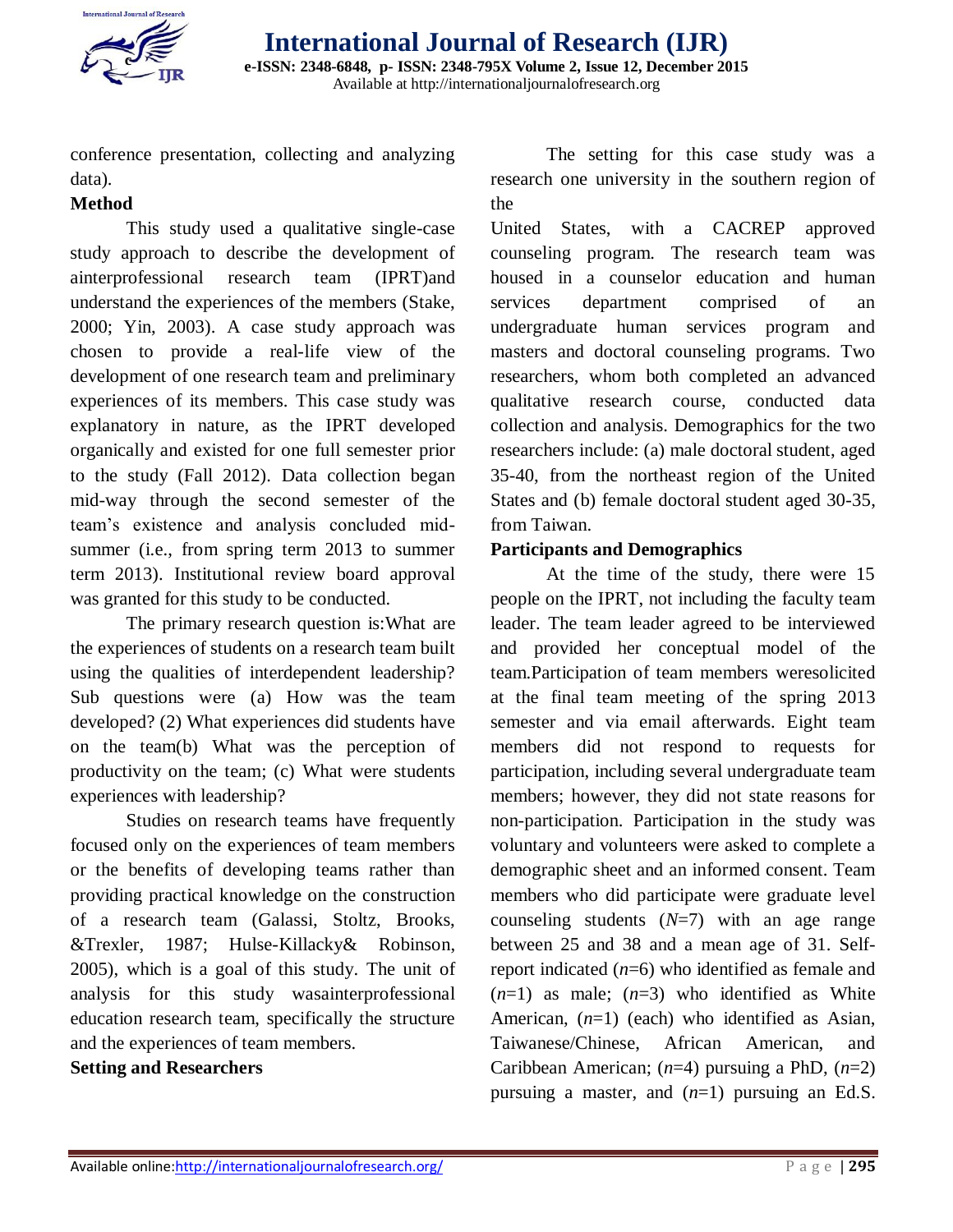

Team role identifications and future career aspirations exhibited the most diversity, as participants could make multiple selections. Selfreport team role identifications included coresearcher  $(n=6)$ , writer $(n=6)$ , presenter  $(n=5)$ , editor  $(n=3)$ , project developer  $(n=2)$ , and web master (*n*=1).

 Self-report future career goals included  $(n=4)$  faculty,  $(n=4)$  counselor/clinician,  $(n=1)$ school counselor/LPC, (*n*=1) researcher, and (*n*=1) PhD student. All participants identified as active team members, meaning they committed a minimum of eight hours per month. The team leader was an African American female assistant professor in counseling, aged between25 and35.

### **Data Collection**

Data collection began mid-spring semester of 2013 by first defining the conceptual model of the team's leadership structure, organization, and development. The team leader developed atri-level leadership model, to describe the team's framework, organization, and responsibilities across two projects. A member of the study research teamconducted a 45-minute individual interview with the team leader about the development, implementation, and maintenance of the team. The interview was recorded and transcribed by the two researchers mentioned earlier.

To address the secondary research question, participants on the research team were given an anonymous open-ended seven item questionnaire asking about their team involvement, their reasons for joining, and their expectations from team membership. Participants were also asked to share overall team experiences, perceived gains and challenges, and other positive or negative factors from team membership and a follow-up question was asked on leadership experiences. Questionnaires were completed near the end of the 2013 spring semester following the semester's last team meeting. Participation or non-participation in this study was stressed to be voluntary and would not influence relationships with the team, department, or university.

#### **Data Analysis**

The focus of data analysis was identification of themes related to the development of the

IPRT and experiences of its members; accordingly, thematic analysis was used (Braun &

Clarke, 2006). Focus was placed on identifying, analyzing, and reporting themes and patterns within data (Braun et al., 2006). This method of analyzing participant responses organized anddescribed the qualitative data in rich detail enhancing its value (Hazel, Laviolette, & Lineman, 2010). Investigators followed Braun and Clarke's (2006) six step guide to thematic analysis. The sixphases for analysis included becoming familiar with the data, generating initial codes, searching for themes, reviewing themes, defining and naming themes,and producingthe report.

**Sequence of Analysis.** Thematic analysis was conducted by two doctoral students on the research team. The tri-level leadership model was examined for preliminary themes. The analysis of the modelwas the basis for questions posed to the team leader during the interview. The transcribed interview was reviewed for themes and subthemes using the six thematic analysis steps and consensus coding. After collection of the team memberquestionnaires, both doctoral students utilized thematic analysis to identify patterns and connectideas amongst data. Disagreements over coding in the data were discussed until agreement wasreached. Throughout the coding process, the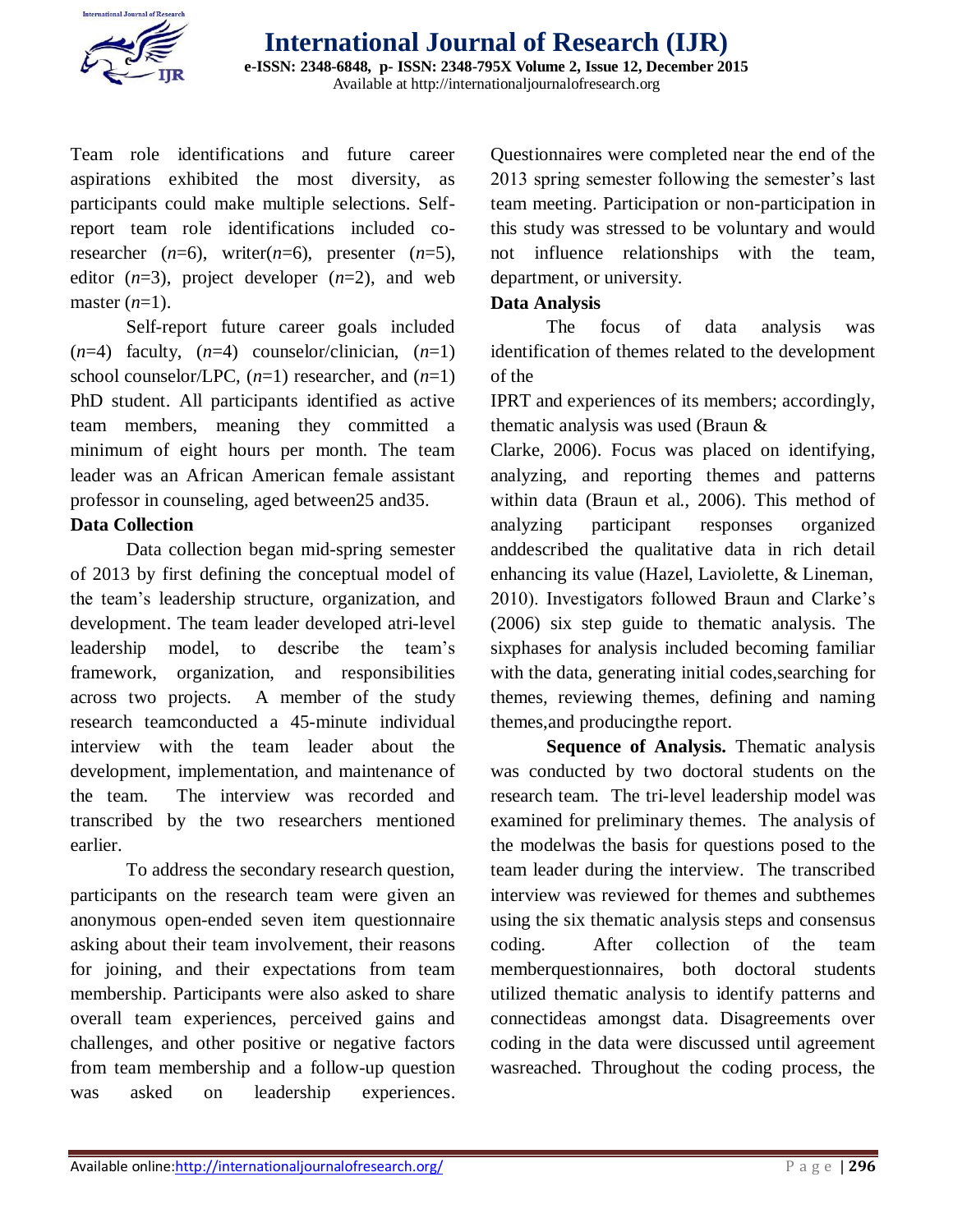

researchers took notes to identify any questions orconcerns found within the data.

**Bracketing.** Researchers bracketed their biases and assumptions prior to data collection through journaling.Both researchers were members of this IPRT and entered this project with certain expectationsand biases. For example, having been on the research team for two semesters prior to completinganalysis of results the researchers were intimate with various products, opinions, and perceivedbenefits of the team. Both researchers participated on other projects with the team asresearchers, writers, editors, or presenters, and had their own opinions of benefits and challengesof being a member. Also, being active with the team through projects and team meetings the researchers expected more positive than negative comments to come from analysis of results.

**Trustworthiness.** Trustworthiness strategies included maintaining an audit trail, use of member checking of data analysis, use of field notes, and bracketing of assumptions and biases by the researchers. Following data collection and coding, member checking was attempted by sending results to participants seeking their changes; however no alterations were requested and all seven team members participated.

### **Results**

Based upon analysis of the results, data was organized into three areas: (1) the tri-level leadership model with sub- themes as team development, implementation, and team maintenance; (2) Team member experiences; (3) Leadership experiences.

# **Tri-Level Leadership Model(TL<sup>2</sup>M)**

When reflecting on development and implementation of the team, the team leader conceptualized the IPRT organizational structure as a tri-level leadership model. This model permitted promotion of leadership and research competencies as members moved through various research tasks (e.g., clerical work and coding, data collection and analysis, project development and methodology design). Described below are the levels, functions, and purpose of the model. The Tri-Level Leadership Model  $(TL<sup>2</sup>M)$  has three distinct levels which guide mentorship and leadership development, research competence, and how projects are developed and completed. Themes highlighted in level one, *team development*; level two highlighted team *implementation and maintenance;* level three is *Continuance*.

Level one highlighted the *Team Development* theme. The model began with the team leader(s), initially only afaculty member but eventually included an advanced doctoral student. At this level, the team leader's primary responsibilities included recruitment, project development, and developing research training materials. The faculty leader said this about recruitment,"Recruitment involved advertising through the department list-serv and through word of mouth and the response was overwhelming. Many students emailed initially and about 13 or so actually joined and attended the first meeting."

Project development began with existing projects from the team leader but other projects grew from within the team. The leader developed research training materials based on specific projects. For example, the first project included searching for and summarizing articles and conducting acontent analysis.The faculty leader described this process as,

> Doctoral students focused on the content analysis, undergraduate students focused on finding articles, and master's students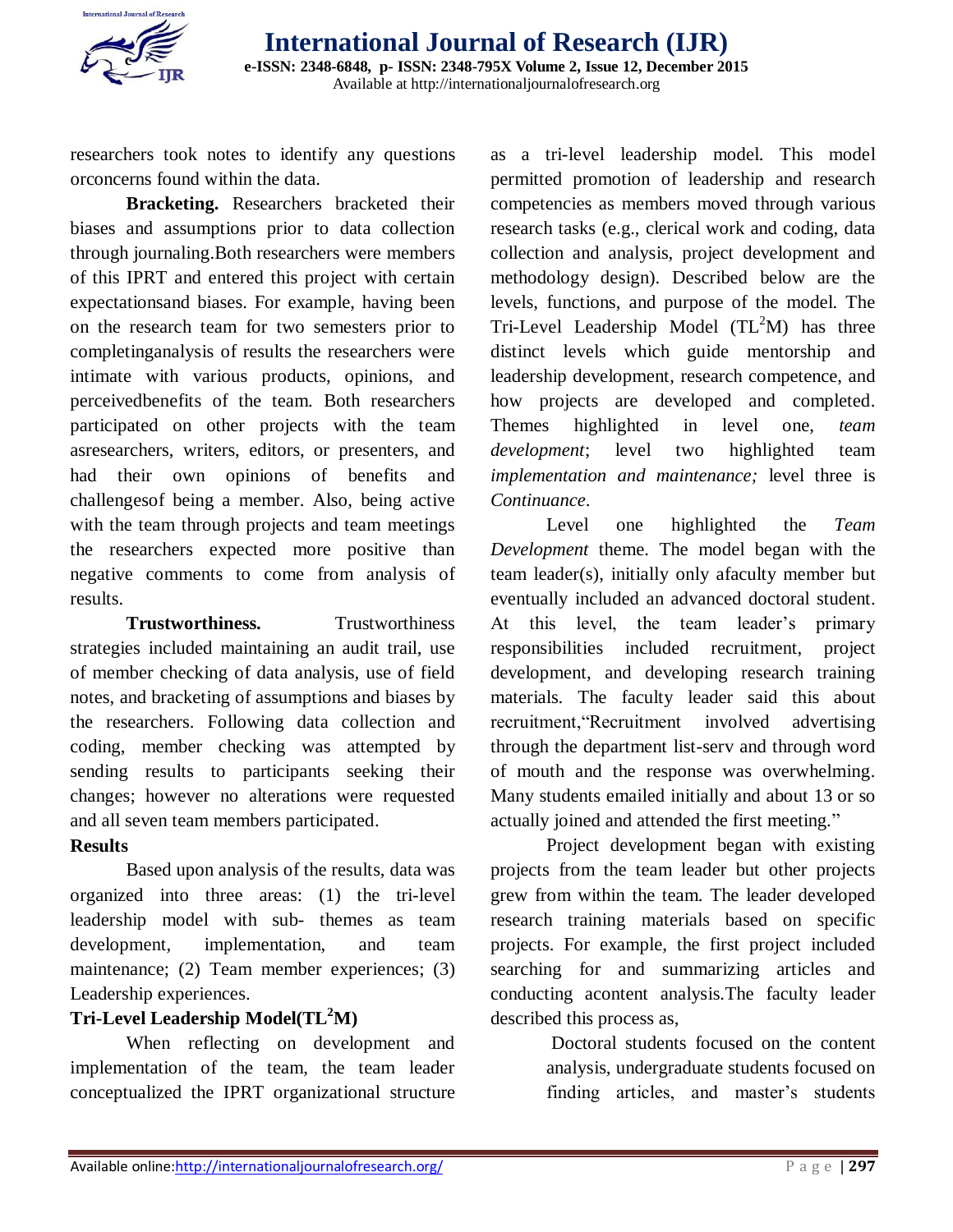

summarized and organized the articles located on Dropbox. All members were offeredtraining on content analysis, summarizing articles, and how to use Dropbox.This process made for little to no confusion about roles and responsibilities.

The second level of the model, highlighted the themes of *Implementation* and*Team Maintenance*, and included doctoral, master's, and undergraduate students embarking on their first team project. The faculty leader described the implementation process,

On the first project tri-level leadership began, with doctoral students sharing co- leadership of projects and duties with me [team leader]and I directly mentored them weekly. Master's students, mentored by the doctoral students, took higher research responsibilities and received research training equivalent to the doctoral students.

 Undergraduate students mentored by master's students, on the first project, received the

 same training as the more advanced students, but only handled clerical or coding tasks. Further explanation described the maintenance of such a team,

This structure allowed doctoral students to mentor master's students, master's students to mentor undergraduate students, and undergraduate students to have access to multiple mentors and research training. The mentorship responsibilities of doctoral and masters students also served as leadership training. The leaders/mentors were responsible for their team. This in essence help maintain the team, the function of them team and productivity.

The third level of the model, *Continuance* began with the second team project and was described by the faculty leader as,

 Students [undergraduate or graduate] from the first project demonstrating initiative, leadership ability, and interest shared leadership tasks on a new research project or expanded on their current responsibilities. These new project leaders were encouraged to explore any research task such as project development, methodology design, data collection and analysis, or writing. They still had support from me as the faculty member but they were encouraged to take risk and to make decisions with their team.

At this model level, master's students were encouraged to share or take lead authorship in publications or presentations resulting from the project. New team members were added into the project and given training, as well. This collaborative process of research mentoring/apprenticeship was to continue on future projects permitting students from prior projects to expand their research skills and leadership duties with each new project.

The  $TL^2$ Mincluded team meetings permitting any member the opportunity to present research ideas and allowing leaders to delegate tasks. By effective IPRT implementation, the team leader hoped students with a range of research competencies would gain valuable knowledge, experience, and confidence in research and would explore more advanced research than they would have independently.

# **Team Member Experiences**

Seven out of 15 team members participated in the research study. Team members who chose not to participate did not offer reasons. Three primary themes were identified from participants (a) motivation for joining the research team; (b) experiences pertaining to team participation; (c)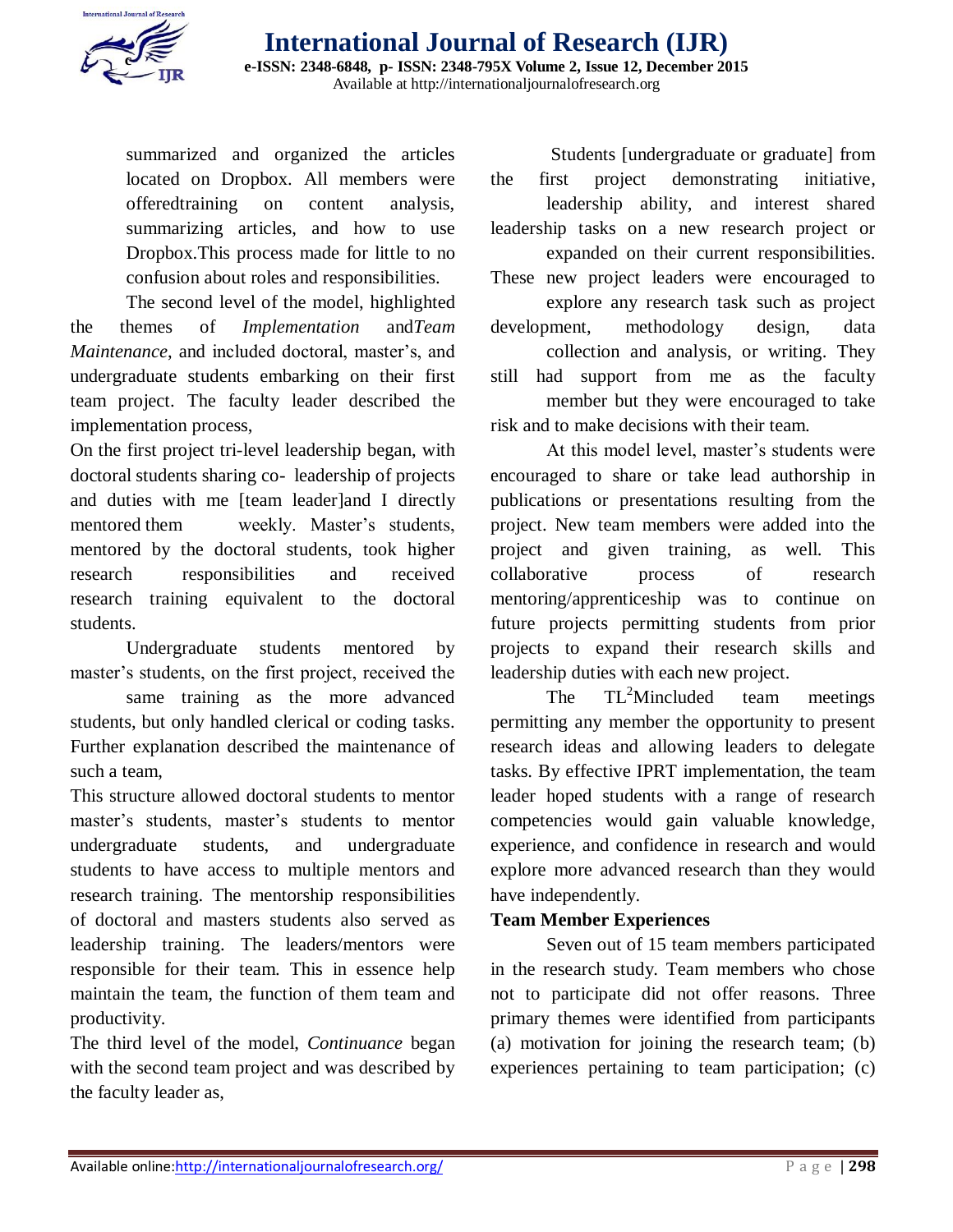

and leadership experience. Each theme is described below in detail with quotes.

**Motivation for joining the research team**. Participants reflected on their reasons for joining the research team. Team members offered three reasons for joining the team including (a) gaining experience in research activities (e.g., research, conference submission, presentation, publication, writing/authorship, and mentoring); (b) building a resume for employment or graduate study application; (c) and for socialization and team collaboration. One participant, pursuing an educational specialist degree, stated her motivation for joining the team was to "gain more research experience which would eventually provide an opportunity for better employment options and preparation for applying to the PhD program." A doctoral student participant stated "my reason is for publication" as motivation for joining the team and a master's participant stated her motivation was "learning how to do research- professionallyalso authorship, presenting, mentoring, and social [experiences]."Other students stated their motivation was "working with a group of motivated individuals and learning how to write research at a higher level" and "to learn more about collaborative research and writing teams."

**Team participation.** Team experiences were divided under two sub-themes, expectations and overall team experience. These sub-themes are detailed below.

*Expectations*. Participants had high expectations for the team which included developing publications, improving research skills, learning how to write/research within a collaborative team, and to gain conference/presentation experience. A doctoral participant stated "I wanted the collaboration experience as well as the research, presentation,

and publication experiences too," and another doctoral participant stated "I hope I will have at least two publications (journal articles) before I graduate." A master's student's expectations focused on growth, "[I expect] to learn about the research process, learn about writing research, and eventually to possibly get involved in a project that gets published." Team members summarized their thoughts of participating on the team with some of the following words or phrases: intimidating, overwhelming, fun, academically lucrative, demanding, fast paced, and difficult to balance projects with schoolwork. Overwhelmingly, team members felt the collaborative elements of the team (i.e., writing, project development, and team meetings) were enjoyable and positive. Team members cited support and positive feedback from the team leader as strong contributions to the good working environment, as well as the team's collective sense of humor at meetings and collaboration activities.

**Reflection of overall experience**.Participants reported several gains from being on the IPRT. These gains included a sense of purpose and confidence, improved research and writing skills, time management and collaboration skills, networking, support, research team management skills, and publication skills. A master's participant offered this positive feedback "I love this team, the model/idea behind it, and what it has provided me with professionally. I learned more about writing research on this team than in class." Similarlyresponse master's student said, "it has been the most lucrative (educationally) experience I have had in graduate school." A doctoral student stated, "this is the first great research team that I ever have [sic] and it is really helpful both in my career and professional development." Another master's student's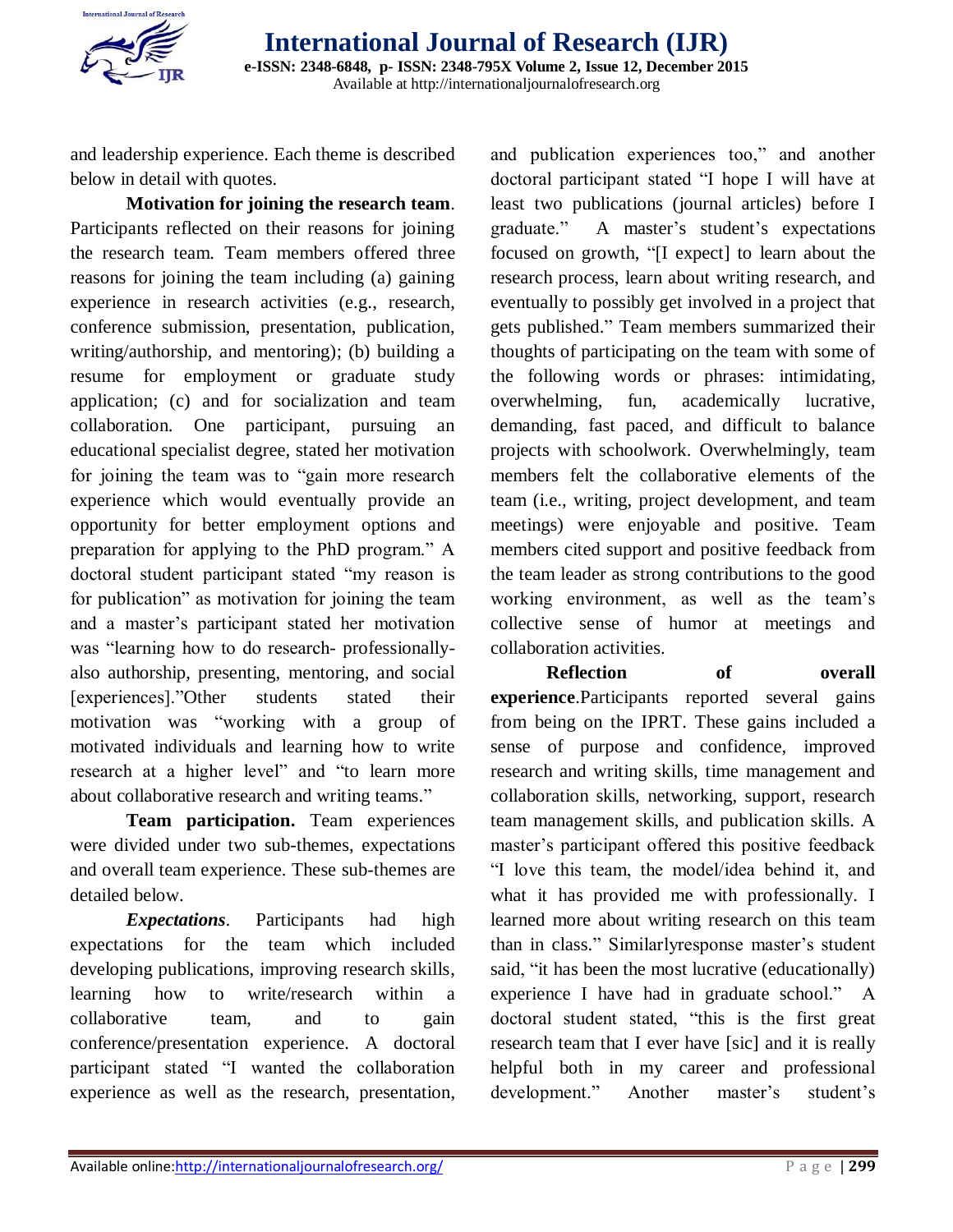

highlighted their accomplishments: "my writing and research abilities have significantly increased along with academic confidence. Also leadership/mentorship and connectedness." A master's participant provided this additional summary, "I think it is a great experience and appreciate how much gets accomplished and the great products the team produces-it's not just talk we actually get a lot done".

Participants also identified several challenges to being on the IPRT including the fast pace of projects, balancing project time with other commitments, clarity of project assignments/roles, feeling lost or inexperienced, time management, not experiencing enough team structure, being shifted between projects, and disappointment with project completion and lack of publication. A master's participant said of challenges, "[it] can be stressful to maintain commitment to [the] paper/team when work/school gets very busy." Another master's student stated a challenge was "feeling a little lost or inexperienced- but help and support is always available." Along similar lines when asked about challenges a master's student responded "[the team is] intimidating, overwhelming, and a huge learning experience."

Additionally, participants offered feedback indicating a spectrum of experiences from very strong, positive, and enthusiastic for the team's value to reserved approval in anticipation of completed projects. The majority of participants (*n*= 5) considered the research team a valuable and positive experience promoting their research, writing, and publishing skills. One participant abstained from providing additional feedback and one participant gave positive initial approval, suspending judgment until projects were completed.

### **Leadership experiences**

This theme focused on the reflections on leadership from student participants.One doctoral student described their role as a leader:

 I was able to co-lead one project with a colleague. We were responsible for creating the project's methodology, developing the outline for the paper, and assigning writing duties. I was also able to take on a leadership role with two presentations created for a national conference. I put together and/or assisted in designing the presentations and helped co- lead them. The writing project is still on-going and I have continued editing and writing duties on that project, which also fall into a leadership function.

A master's student shared a similar experience, "I never served as a leader on a research team before and I was responsible for helping masters students complete literature reviews. I was also responsible and took the lead on a paper that was written for publication."An undergraduate student described her feelings about the team as:

The team was not oppressive and that's what I am use to as an undergraduate student. I have served on research teams and they usually give me the grunt task without asking if I have other skills. I like this team because I was given leadership roles, was able to show my level of research skills, and the leadership role was shared amongst everyone who participated.

Another description was provided by a master's student, "as far as leadership, I learned how to create deadlines, hold myself and others accountable, and how to distribute work load amongst a group."

 Additionally, some participants shared about their leadership role in recruitment, "I recruited twomembers to the team- promoting it and convincing them to contact the team leader,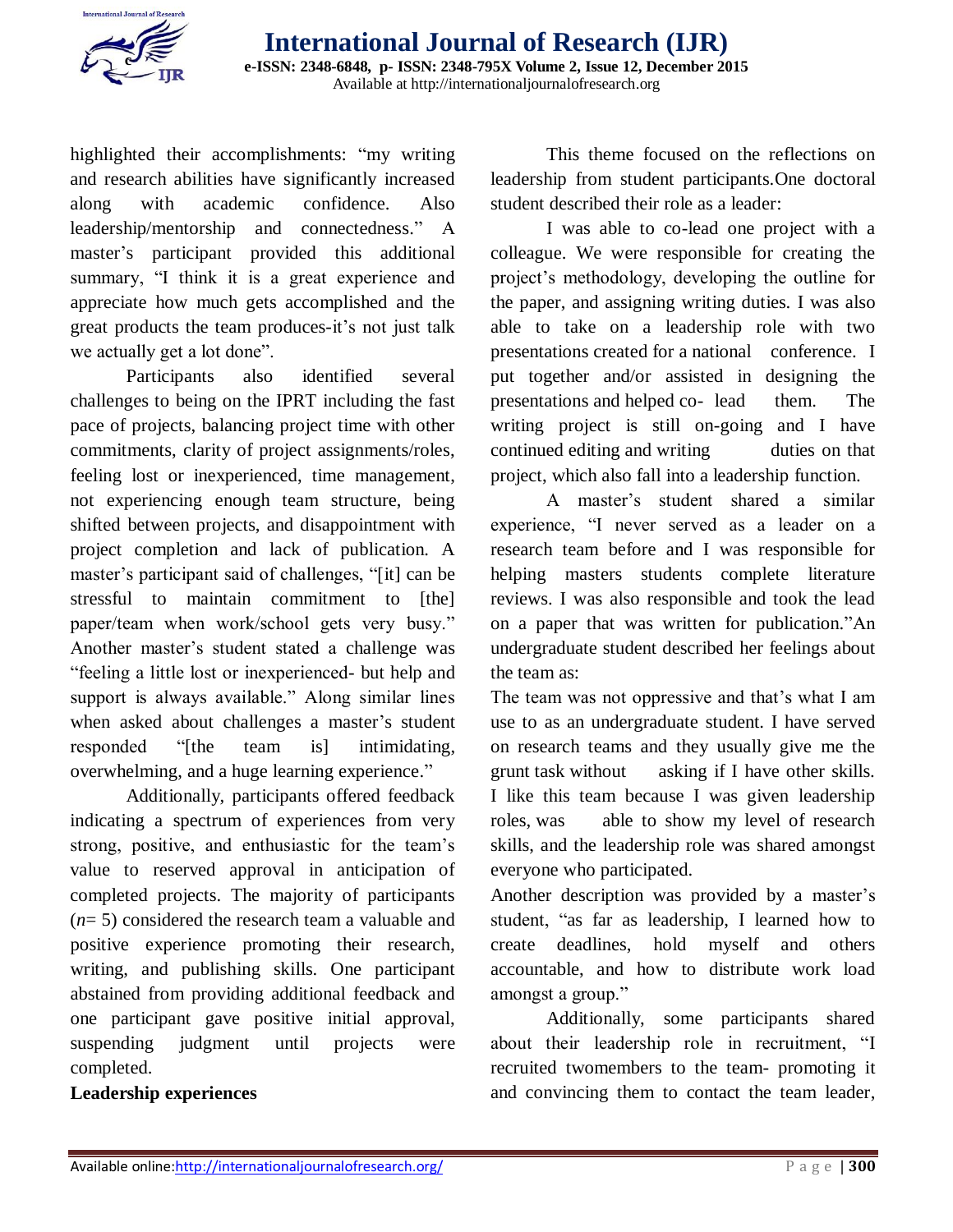

recruitment being a leadership or mentoring function in my opinion."

 When asked if the leadership skills will assist in their clinical work as a counselor one respondent exclaimed, "yes absolutely", while another doctoral student explained:

> Not in my clinical work as a counselor, but they add to my growing skills as a counselor educator and researcher. For example, if possible, I would like to create a counselor education research team when I am hired as a professor and I feel my experiences on this team, in leadership and other roles, informs my interest in creating my own team and provides me with insight into how I may go about leading such a team.

#### **Discussion**

The responsibility of developing and maintaining research teams is a time consuming task, however the benefits for students are many. The primary benefit is the promotion of an egalitarian, cooperative research environment that produces completed research products and offers mentoring and training in research development and publication as reflected in student reflections. Prior research also highlights the importance of research teams to the development of students (Lambie&Vaccro, 2011; Owenz& Hall, 2011; Paradise &Dufrene, 2010).Furthermore, research teams can provide an inviting and fun environment for researchers, especially clinicians or novice students who find research intimidating (Owenz& Hall, 2011). This case study found that fostering a fun, inviting environment led to students having positive research team experiencesand built leadership abilities. These findings are mirrored in existing research studies (Gelso, 2006; Owenz& Hall, 2011; Paradise &Dufrene, 2010).

In terms of leadership, prior studies were inconclusive when investigating whether or not fostering leadership was necessary within research teams (Bower et al., 2013; Burke et al., 2006), however this current study adds to the body of knowledge. The findings highlighted positive leadership experiences as a result of participation on the research team. The development of this research team demonstrated leadership fostering was an important and necessary step in the team structure. The development of leadership roles for team members had additional effects not accounted for by the researchers including ownership of the team and positive perceptions of research teams in general.

In this study, participants cited mentorship, support, and growth of research and leadership skills as benefits of team membership. Prior studies found research mentorship and collaboration are key components to engaging students in research (Gelso, 2006; Owens & Hall, 2011). Additionally, commentshighlightedparticipants' enjoyment in the team experience, which in turn benefitted the team environment (Owens & Hall, 2011). Regarding collaboration, this case study found participants enjoyed writing manuscripts and developing projects together. Worthington (2012) acknowledged enjoying the research topic and process impacted retention on research teams. Briggs and Pehrsson (2008) mentioned relational factors (e.g., support, partnership, research role modeling) and instructional factors (e.g., assistance with generating research, career guidance, critical idea analysis) as benefits from research mentorship and collaboration. In this case study, participants felt supported in their endeavors through the structure of the team, had a sense of strong partnership and collaboration, and valued the instructional factors.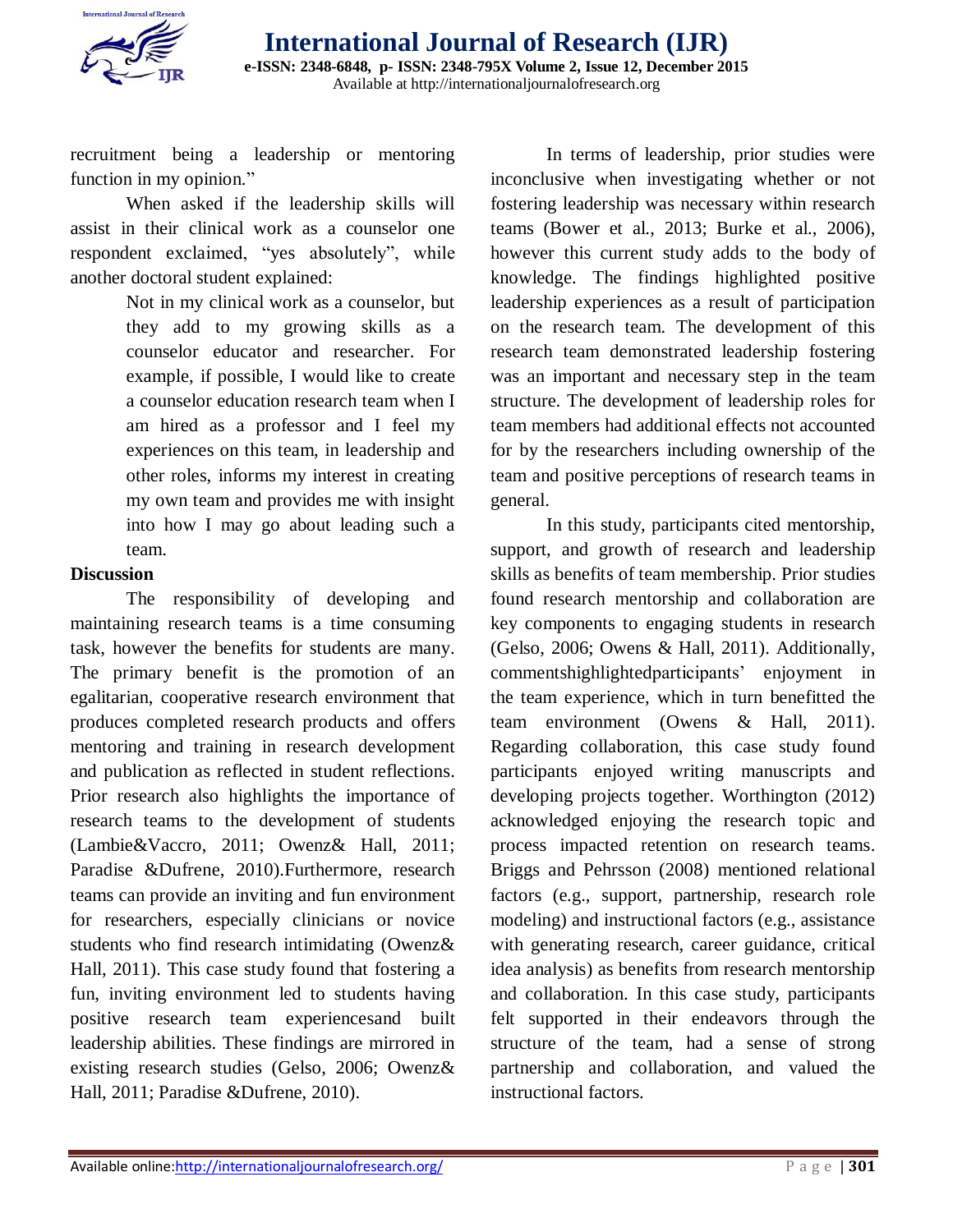

One of the major duties for a research mentor is to assist budding researchers with writing skills (Briggs &Pehrsson, 2008). Participants reported an improvement in writing skills due to team membership. In this study, organization, communication, networking, and feedback were effective characteristics of the team leader, which is supported by previous literature (Borders et al., 2012). Products are also a key component of a successful research team. To date, this IPRT has produced two national presentations, two state presentations, three regional posterpresentations, one state poster presentation, two articles currently under revision (not including this case study), one manuscript published, and two projects in development. Through using atrilevel leadership model for research team development, research projects can be successfully completed and research involvement can be encouraged at all academic levels.

### **Limitations**

The case study methodology is homogenous in that it focuses on a very specific case, one research team at one university, which limits generalizability beyond this IPRT team. In this study, eight team members chose not to participate in the study, while these students were overwhelmingly undergraduate students, their perspective in the literature is even scarcer and would have been valuable in this study. Additionally, despite consent forms that indicated members were free to participate or not without penalty, some members having negative responses to the team may not have participated due to these or related concerns, meaning valuable insight could be absent from the study. Researcher bias could have been an additional limitation because authors were members of the team.

#### **Future Research**

Future qualitative research on the tri-level leadership approach to research teams would be useful to explore because this is a seemingly new approach. Studies seeking to understand how research team membership prepares doctoral students for dissertations or improves research selfefficacy of students at all levels are also valuable. Many new educators enter the field not knowing how to write quality manuscripts thereby ineffectively contributing to the research aspect of higher education (Briggs &Pehrsson, 2008). A longitudinal study examining the differences in research contributions between doctoral students who are on research teams and those who are not would provide information of this phenomenon. The leader of this IPRTis pre-tenured and the authors, along with Briggs &Pehrsson (2008), recommend a qualitative study examining pretenured educators and their experiences with research mentorship.Finally, future research might examine how the conceived tri-level model of team development aligns with the Association for Counselor Education and Supervision Guidelines for ResearchMentorship (Borders et al., 2012).

#### **Implications and Recommendations**

Based upon this case study, implications and recommendations will be discussed foreducators, academic programs, and future research.

### **Educators**

This case study has several implications for educators. When developing a research team faculty must set aside time and develop an organizational structure. The tri-level leadership model was created by the team leader for this research team.Flexibility is important for research team endeavors. To make it less stressful for students, faculty should not strictly impose rules, time commitments, and mandatory trainings as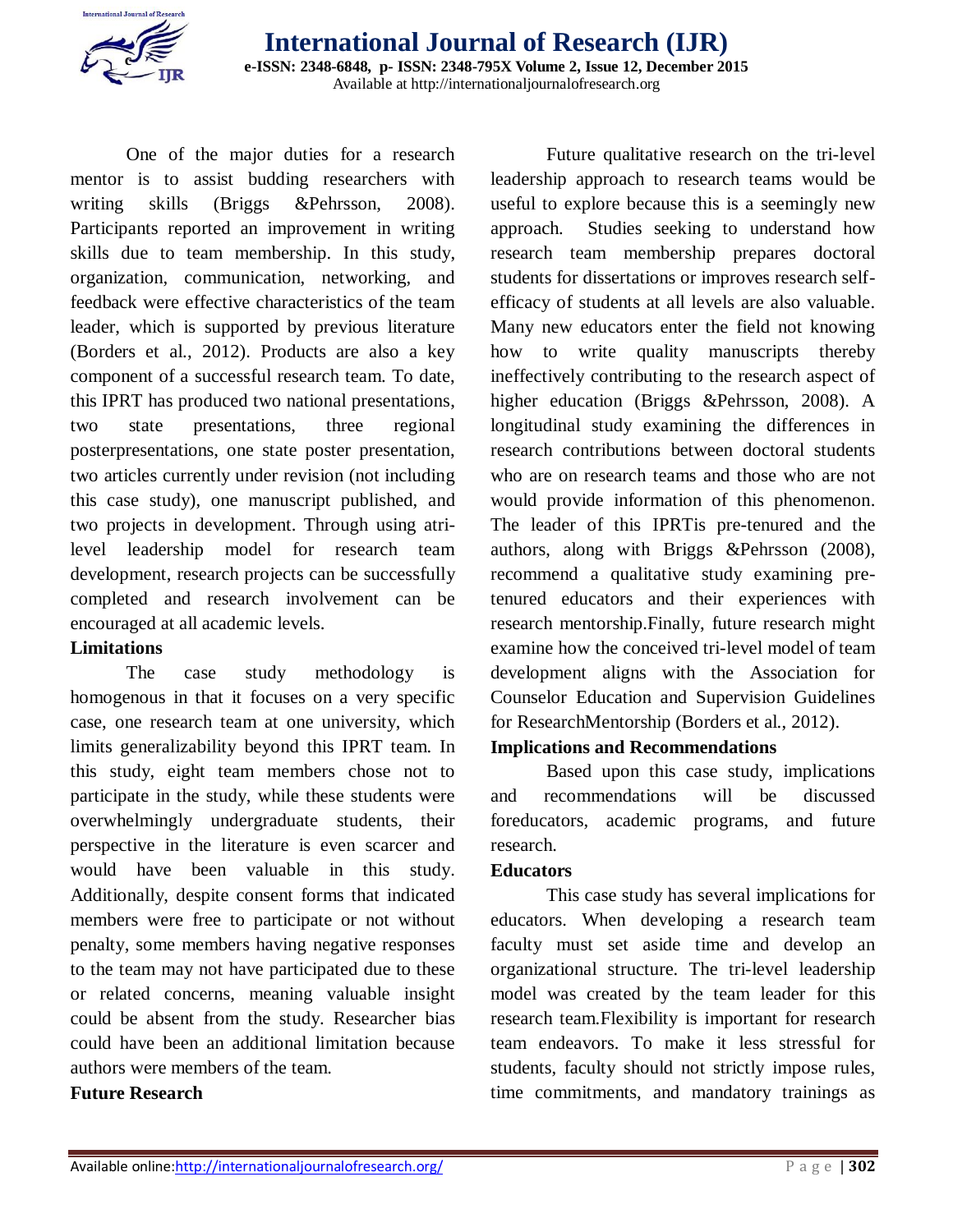

participants desire a casual and friendly environment (Jorgensen, Becker, & Matthews, 2011). Team participants in this case study noted the team leader's sense of humor during meetings which is indicative of the friendly environment fostered by the leader. Finally, it is important to be productive and have deliverables for all students involved on the team (i.e. co-authorship on presentations or publications).

#### **Programs**

Academic programs interested in developing a research team are recommendedto offer, encouragement for the creation, development, and maintenance of teams and funding. Multiple faculty membersare encouraged to collaborate to create teams. Funding is necessary to pay for poster printing, conference fees, and snacks during team meetings. Other ways to encourage team development include publicizing efforts, honoring the team at departmental meetings or events, or provide awards to team members.

In conclusion, research teams for higher education are important tools for expanding research competence in graduate programs. The tri-level leadership model presented in this study included successful participation of undergraduate and graduate students in a collaborative, teambased environment, guided by a counselor educator. The team was successful, measured by the products produced within an academic school year, which included several presentations and a manuscript. The feedback provided from participants contained positive and negative aspects and the positive responses indicated this IPRT model has potential value and utility for students at varying academic levels and for faculty members. The authors encourage education programs to develop IPRT teams following the trilevel mentorship model presented here or a team structure which benefits student researchers in their program.

#### **References**

[1] Black, L. (2004). Helping students help themselves: Strategies for successful mentoring relationships. *Counselor Education and Supervision*, *44*, 44-55.

[2] Borders, L., Wester, K., Granello, D., Chang, C., Hays, D., Pepperell, J., & Spurgeon, S. (2012).Association for Counselor Education and Supervision guidelines for research mentorship:Development and implementation. *Counselor Education and Supervision, 51*, 162- 175. doi:10.1002/j.1556-6978.2012.00012.x

[3] Borrego, M. &Newswander, L. K. (2010). Definitions of interdisciplinary research: Toward graduate-level interdisciplinary learning outcomes. *The Review of Higher Education 34*, 61-84.

*[4]* Braun, V., & Clarke, V. (2006). Using thematic analysis in psychology. *Qualitative Research in Psychology*, *3*, 77-101.

*[5]* Briggs, C. A. &Pehrsson, D. (2008). Research mentorship in counselor education. *Counselor Education and Supervision*, *48*, 101– 113.

[6] Brown, L. E., &Pastore, D. L. (2011). Navigating a research mentorship: Recommendations for graduate students. *Future Focus (Ohio Association for Health, Physical Education, Recreation and Dance)*, *32*(2), 12-17.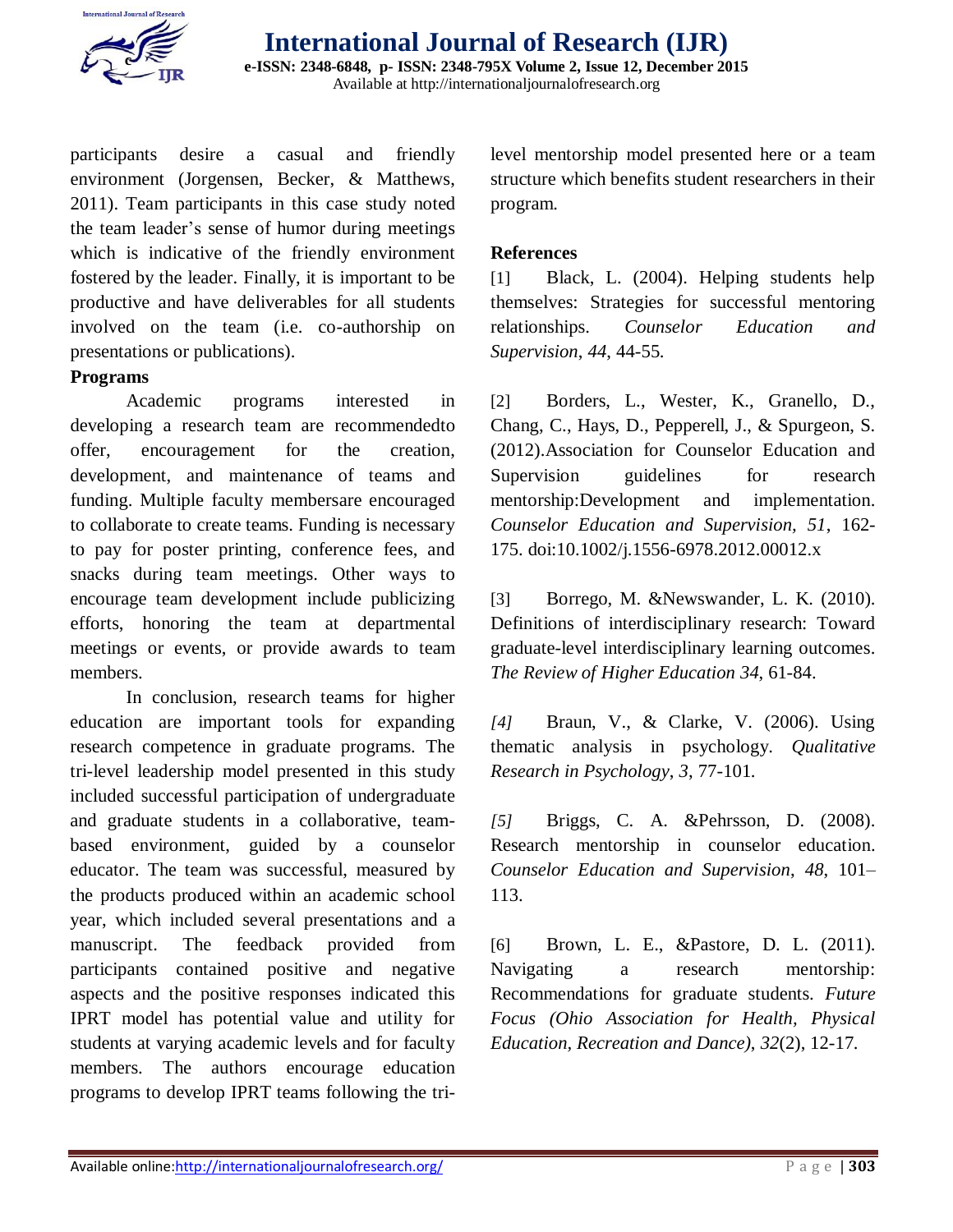

[7] Brown, R. T., Daly, B. P., & Leong, F. L. (2009). Mentoring in research: A developmental approach. *Professional Psychology: Research and Practice*, *40*, 306-313. doi:10.1037/a0011996.

[8] Brown-Wright, D. A., Dubick, R. A., & Newman, I. (1997). Graduate assistant expectation and faculty perception: Implications for mentoring and training. *Journal of College Student Development*, *38*, 410-16.

[9] Bowers, B., Coehn, L.W., Elliot, A.E., Grabowski, D.C., Fishman, N.W., Sharkey, S.S., Zimmerman, S. Horn, S.D., Kemper, P. (2013). Creating and supporting a mixed methods health services research team. *Health Services Research, 48*, 2157-2179.doi: 10.1111/1475- 6773.12118

[10] Chen, G., Kirkman, B. L., Kanfer, R., Allen, D., & Rosen, B. (2007). A multilevel study of leadership, empowerment, and performance in teams. *Journal of Applied Psychology*, *92*, 331- 346. doi: 10.1037/0021-9010.92.2.331

[11] DeOrtentiis, P. S., Summers, J. K., Ammeter, A. P., Douglas, C., & Ferris, G. R. (2013). Cohesion and satisfaction as mediators of the team – team effectiveness and relationship: An interdependence theory perspective. *Career Development International*, *18*, 521-543. doi: 10.1108/CDI-03-2013-0035

[12] Douglas, J. D. (1976). *Investigative social research – Individual and team field research.*  Sage Publications: Thousand Oaks, CA.

[13] Duthie, K., Riddell, M., Weller, C., Coltan, L. I., Benzies, K., & Olson, D. M. (2010). Alberta'snew health research paradigms: Are graduate students being prepared for interdisciplinaryteam research? *Clinical & Investigative Medicine, 33*(3), E213-E218.

[14] Galassi, J. P., Stoltz, R. F., Brooks, L., &Trexler, K. A. (1987). Improving research training in doctoral counseling programs. *Journal of Counseling and Development*, *66*, 40-44.

[15] Gelso, C. J. (2006). On the making of a scientist–practitioner: A theory of research training in professional psychology. *Training and Education in Professional Psychology, S*(1), 3-16. doi:10.1037/1931-3918.S.1.3

[16] Gnagey, W. J. (1979). Peer leadership of small research teams in two introductory psychology classes. *Teaching of Psychology, 6*(2), 80.

[17] Hays, D., & Singh, A. (2012). *Qualitative inquiry in clinical and educational settings*. New York, NY: The Guilford Press.

[18] Hazel, C. E., Laviolette, G. T., & Lineman, J. M. (2010). Training professional psychologists in school-based consultation: What the syllabi suggest. *Training and Education inProfessional Psychology*, *4*(4), 235.

[19] Hollingsworth, M.A. &Fassinger, R.E. (2002). The role of faculty mentors in the research training of counseling psychology doctoral students. *Journal of Counseling Psychology, 49*, 324-330.

[20] Hulse-Killacky, D. & Robison, F.F. (2005). An effective research team method to influence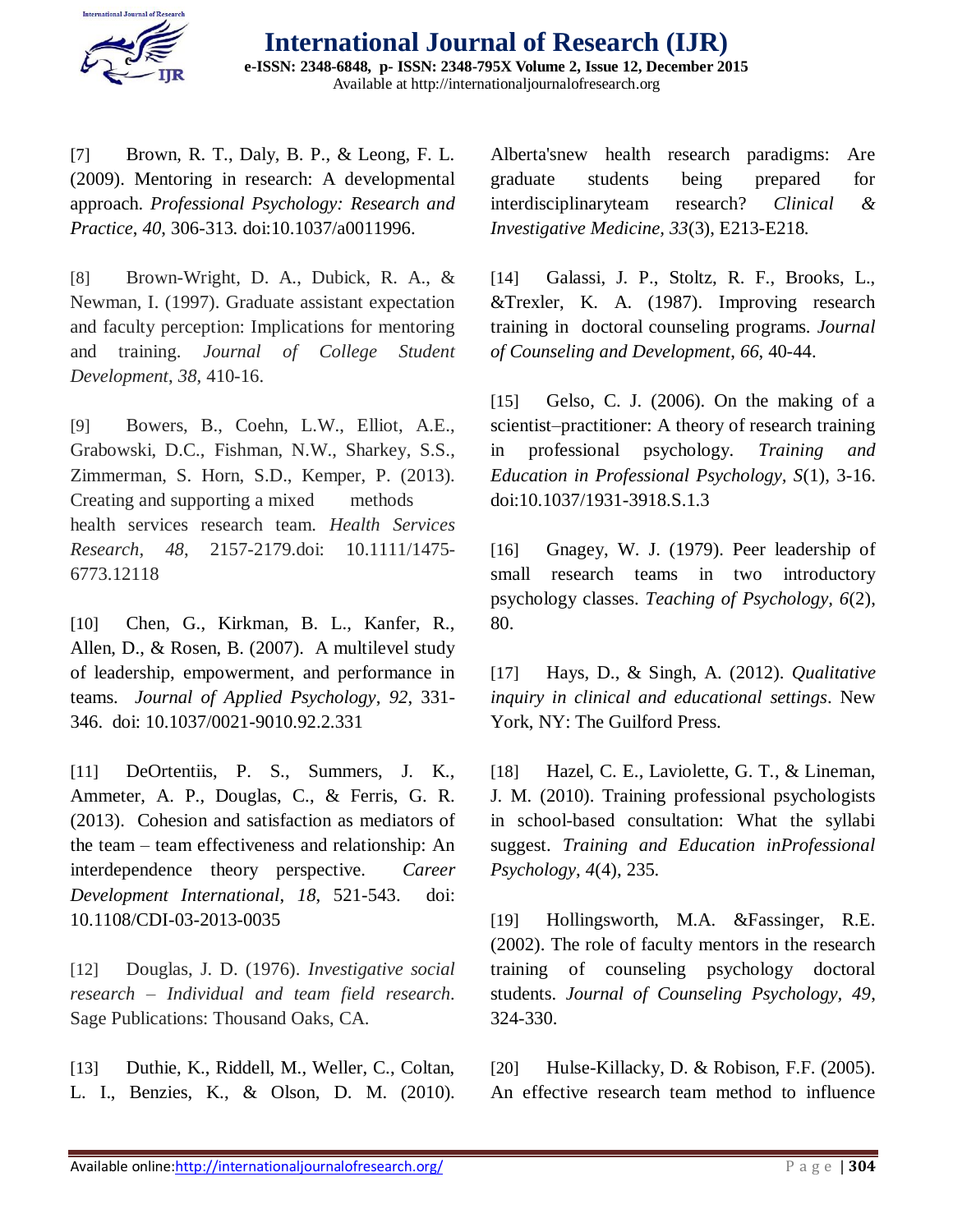

research and scholarly development. *The Journal for Specialists in Group Work*, *30:3*, 241-252.

[21] Johnson, W. B. &Huwe, J. M. (2003). *Getting mentored in graduate school*. American Psychological Association. Washington: DC.

[22] Johnson, B. W. & Nelson, N. (1999). Mentor-protégé relationships in graduate training: Some ethical concerns. *Ethics and Behavior, 9*, 189-210.

[23] Jorgensen, F., Becker, K., & Matthews, J. (2011). The HRM practices of innovative knowledge intensivefirms. *International Journal of Technology Management, 56*, 123-137.

[24] Kram, K. E. 1985. *Mentoring at work: Developmental relationships in organizational life*. Glenview, IL: Scott-Foresman.

[25] Kuper, A., & Marks, J. (2011). Anthropologists unite! *Nature, 470*(7333), 166- 168. doi:10.1038/470166a

[26] Lambie, G. W., & Vaccaro, N. (2011). Doctoral counselor education students' levels ofresearch self-efficacy, perceptions of the research training environment, and interest in research. *Counselor Education and Supervision*, *50*, 243-258.

[27] Levitt, H., Kannan, D., &Ippolito, M. R. (2013). Teaching qualitative methods using a research team approach: Publishing grounded theory projects with your class. *QualitativeResearch in Psychology, 10*, 119-139. doi:10.1080/14780887.2011.586101

*[28]* Mijares, L., Baxley, S. M., & Bond, M. (2013). Mentoring: A concept analysis. *Journal of Theory Construction & Testing*, *17*, 23-28.

[29] Mohamed, M., Omar, Z. Z., Ahmad, A. A., & Juned, R. R. (2012). Critical factors influencing the effectiveness of research teams among academicians. *Pertanika Journal of Social Sciences & Humanities, 20*(3), 695-706.

[30] Nelson, K. W., Oliver, M., & Capps, F. (2006). Becoming a supervisor: Doctoral student perception of the training experience. *Counselor Education and Supervision*, *46*, 17-31.

[31] Newington, L., & Metcalfe, A. (2014). Factors influencing recruitment to research: qualitative study of the experiences and perceptions of research teams. *BMC Medical ResearchMethodology,* 14, 1-20. doi:10.1186/1471-2288-14-10

[32] Owenz, M., & Hall, S. R. (2011). Bridging the research-practice gap in psychotherapy training: Qualitative analysis of master's students' experiences in a student-led research and practice team. *North American Journal of Psychology, 13*, 21-34.

[33] Paradise, L. V., &Dufrene, R. L. (2010). A research group model for graduate training in counseling. *British Journal of Guidance and Counselling*, *38*(1), 101-111.

[34] Palus, C. J., McGuire, J. B., & Ernst, C. (2012). Developing interdependent leadership. In S. Scott, N. Nohria, & R. Khurana (Eds.), *The handbook for teaching leadership: Knowing,*